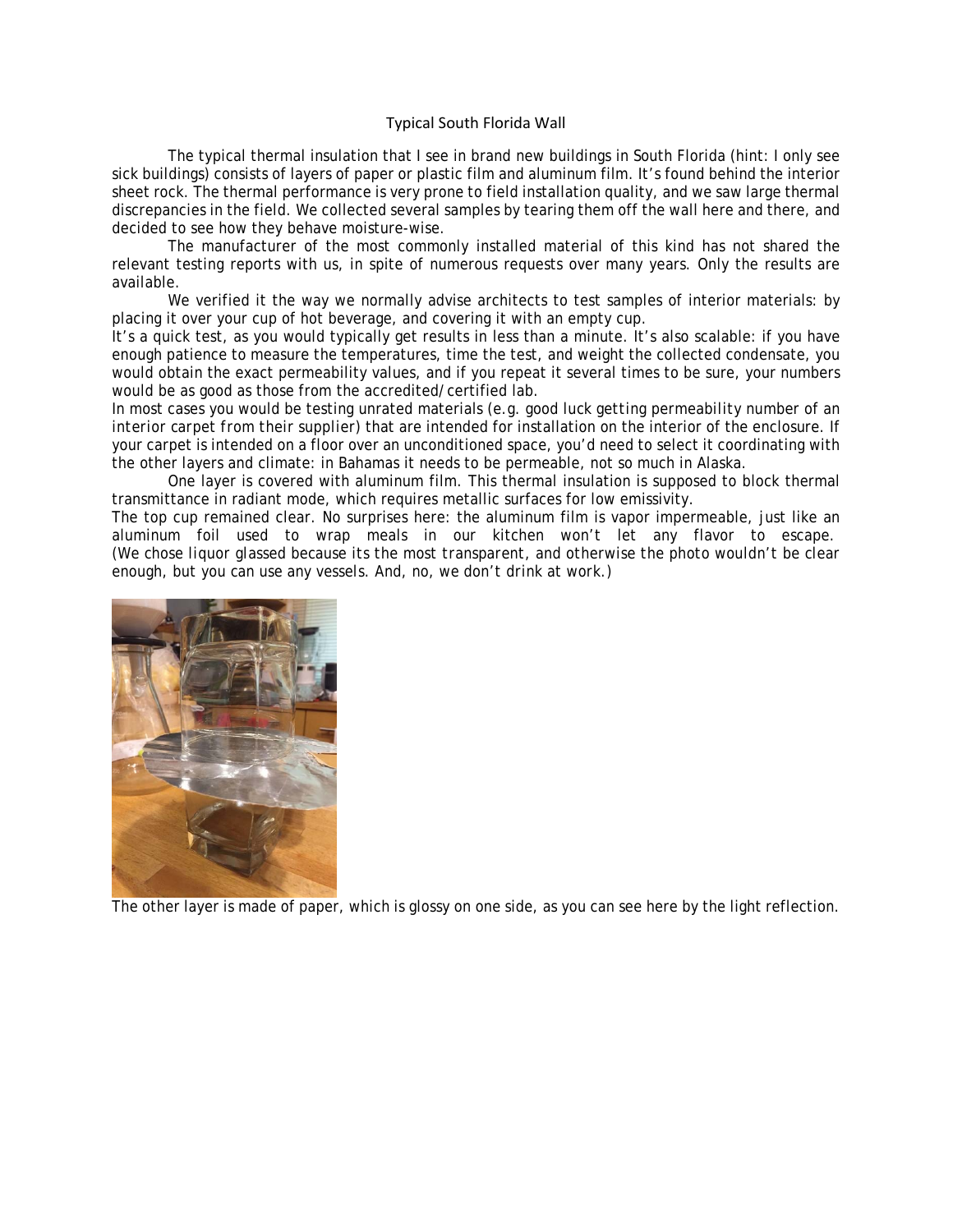

The top cup remains clear. This paper is also vapor impermeable, at least in the short term. The results so far confirm the permeability number given in its specification sheet: 0.018 perm (practically a vapor barrier).



Is it water permeable? We gave it a try, by cutting a circle, placing in a filter holder. Water dripped freely, even before pulling air from the flask below.



Conclusion: It could be a moisture trap. Per the manufacturer, this material was supposed to be installed continuously, fit snugly, stapled and taped tightly, without voids and interruptions (we have yet to see it installed that way). If this material were installed that way, it would block the inward vapor drive in hot and humid climate. However, since it's typically installed improperly, we don't see moisture damage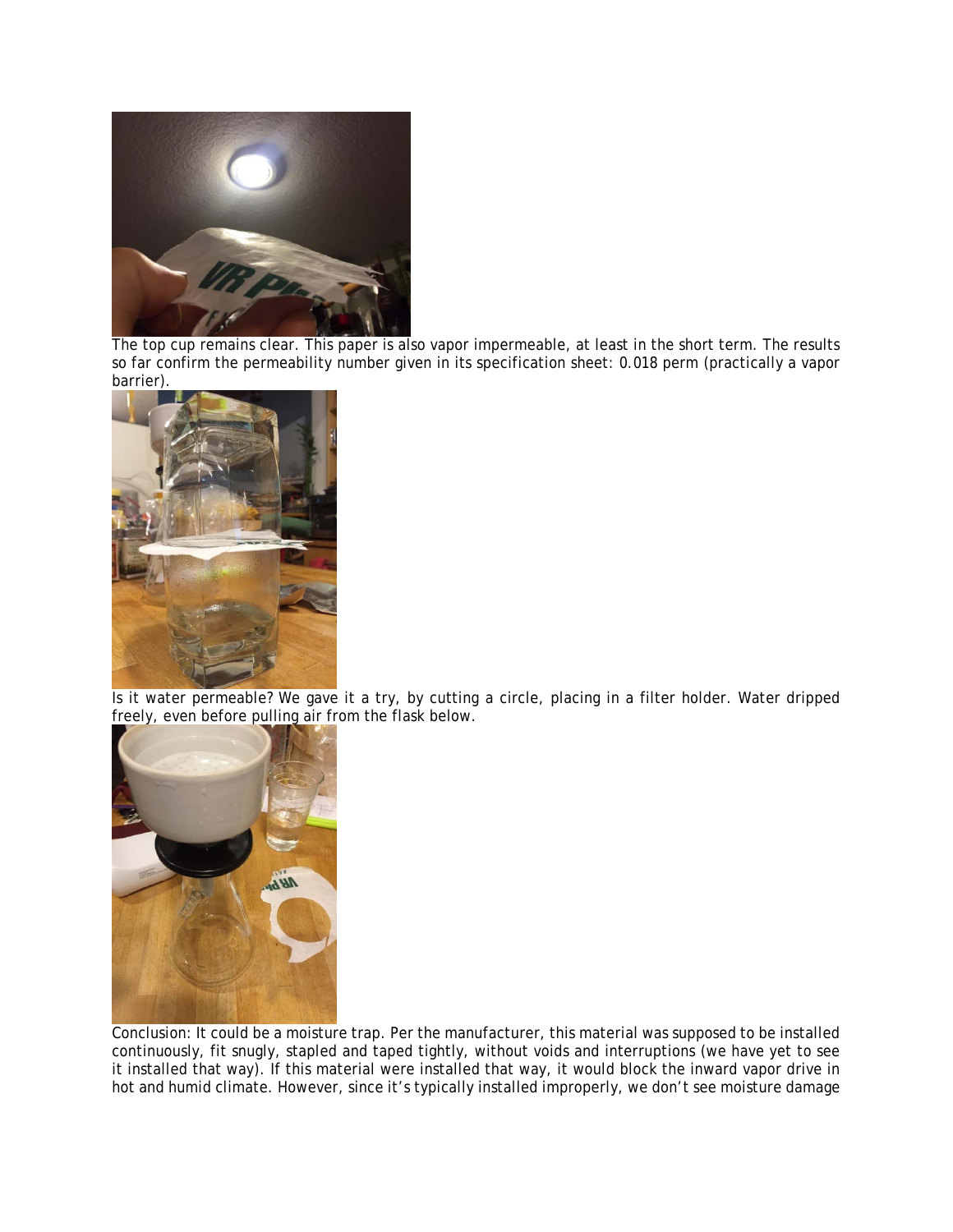behind it, but its thermal properties vary. But how many owners commission the building enclosures and order thermal studies of their houses?

So what's in front of it? The outer layers of the typical wall we saw in front of it were either a cast-in place or a plastered masonry concrete wall.

*(If you are unlucky, it's a frame wall with a home wrapping paper around it, and if you are really unlucky, it's EIFS.)* 

They are also typically void of any vapor barrier, much less any WRB (weather resistive barrier). Whenever I asked designers why, they typically responded that it's enough that it was coated with elastomeric paint.

Concrete walls are also typically cracked, due to missing or inadequate differential movement compensation. (*Want to embarrass an American architect? Ask them to draw your facade tectonics: the pattern of control and movement joints on elevations.)*Cracks may differ from those visible across the street, to the invisible ones, for which one needs a bubble gun to find them. An elastomeric paints, regardless how many layers, won't bridge those cracks. You would need a dedicated, thick "condom" (*several dedicated products on the market, typically made with silicone*) which we typically recommend to our clients for remediation of such hopeless cases; their cost is significant, and it's definitely better to avoid the need for their use in the first place.



Here is the ASTM E1186 bubble gun testing of such a case, revealing air bubbling through a cracked bed joint of a CBS wall. (*It's coated with at least five layers of elastomeric latex paint.)* Many buildings are like this, and historically it didn't matter, because these are thick walls that were allowed to dry. However, circumstances changed: building interiors in the hot climate are now cooled, less vented, and interior layers of walls are impermeable more often than not. It should be no surprise that buildings also became sicker.